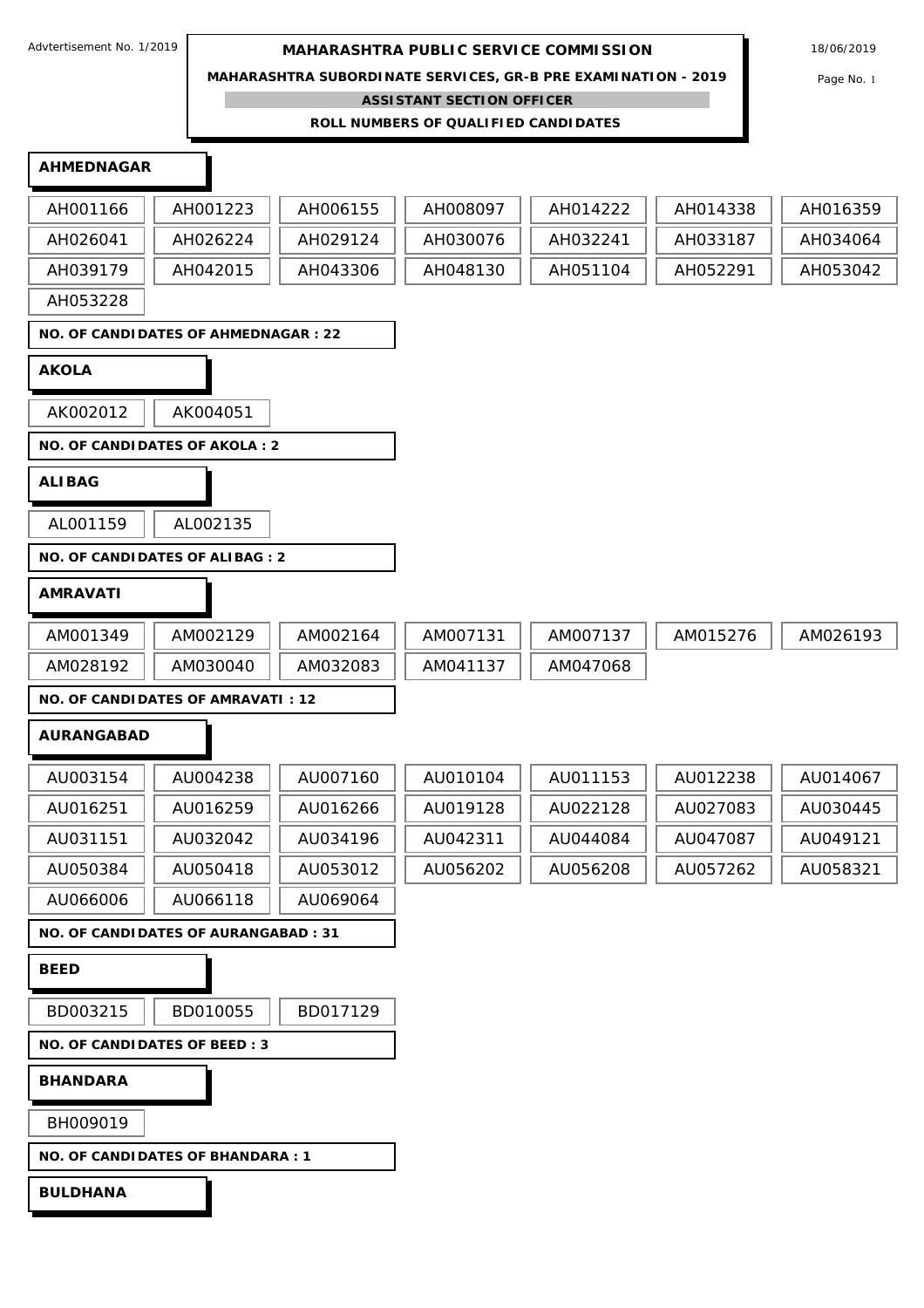**MAHARASHTRA SUBORDINATE SERVICES, GR-B PRE EXAMINATION - 2019** Page No. 2

**ASSISTANT SECTION OFFICER**

**ROLL NUMBERS OF QUALIFIED CANDIDATES BULDHANA** BL003041 || BL003289 || BL014147 **NO. OF CANDIDATES OF BULDHANA : 3 CHANDRAPUR** CH001179 | CH018069 | CH018083 **NO. OF CANDIDATES OF CHANDRAPUR : 3 DHULE** DH005117 | DH005232 | DH008005 | DH010076 **NO. OF CANDIDATES OF DHULE : 4 GADCHIROLI** GD006167 || GD008239 || GD011188 **NO. OF CANDIDATES OF GADCHIROLI : 3 HINGOLI** HN003267 | HN005108 **NO. OF CANDIDATES OF HINGOLI : 2 JALGAON** JL001169 || JL003207 || JL003454 || JL005105 || JL007044 || JL009325 || JL017141 JL018016 JL023224 JL026142 **NO. OF CANDIDATES OF JALGAON : 10 JALNA** JN001220 | JN003025 | JN008134 | JN010133 | JN010176 | JN013197 **NO. OF CANDIDATES OF JALNA : 6 KOLHAPUR** KL002217 || KL002258 || KL005039 || KL005385 || KL008128 || KL011148 || KL011189 KL013142 || KL015157 || KL016054 || KL016295 || KL017266 || KL017474 || KL019205 KL022322 || KL024008 || KL024122 || KL025120 || KL025250 || KL026346 || KL026373 KL033165 || KL035267 || KL043125 || KL045219 || KL047167 || KL051214 || KL054063 KL055007 | KL056268 **NO. OF CANDIDATES OF KOLHAPUR : 30**

**KUDAL**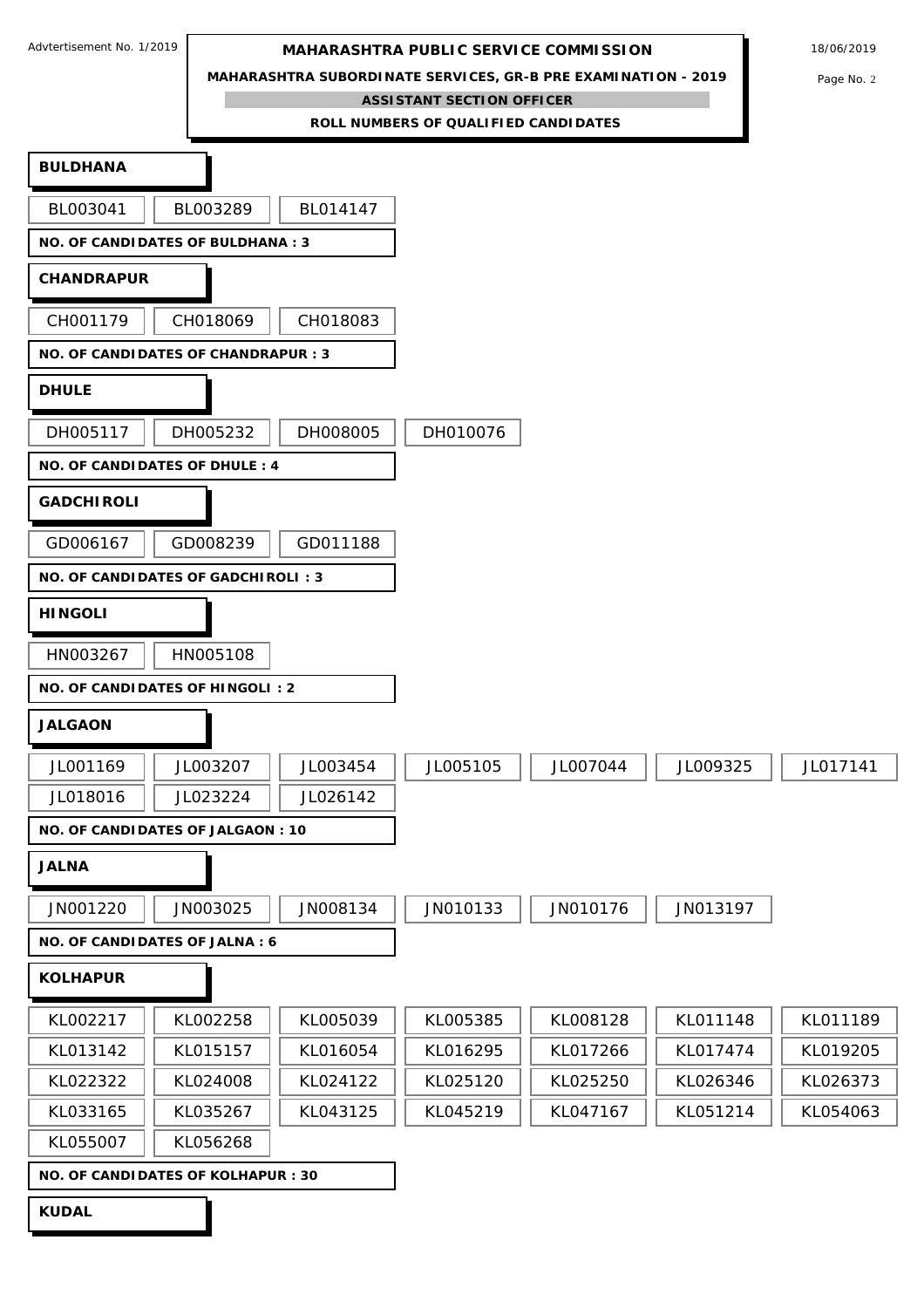**MAHARASHTRA SUBORDINATE SERVICES, GR-B PRE EXAMINATION - 2019** Page No. 3

**ASSISTANT SECTION OFFICER**

**ROLL NUMBERS OF QUALIFIED CANDIDATES KUDAL** KD001320 **NO. OF CANDIDATES OF KUDAL : 1 LATUR** LT001010 || LT004051 || LT005411 || LT006485 || LT007058 || LT009242 || LT010304 LT010441 || LT016113 || LT017144 || LT021272 || LT024001 || LT028175 || LT029100 **NO. OF CANDIDATES OF LATUR : 14 MUMBAI-CENTRAL** MC001062 || MC001390 || MC002374 || MC003104 || MC005196 || MC007003 || MC015264 MC020298 MC024032 **NO. OF CANDIDATES OF MUMBAI-CENTRAL : 9 MUMBAI-WESTERN** MW001007 || MW003221 || MW005070 || MW011138 || MW012403 || MW012463 **NO. OF CANDIDATES OF MUMBAI-WESTERN : 6 NAGPUR** NG002367 | NG012199 | NG017342 | NG020020 | NG026240 | NG032110 | NG037444 **NO. OF CANDIDATES OF NAGPUR : 7 NANDED** ND005037 || ND006127 || ND019410 || ND021032 || ND025069 || ND025248 || ND025460 ND026271 || ND027032 || ND032056 || ND033237 || ND034161 **NO. OF CANDIDATES OF NANDED : 12 NANDURBAR** NB004487 || NB006349 **NO. OF CANDIDATES OF NANDURBAR : 2 NASHIK** NS001039 || NS004050 || NS006146 || NS009042 || NS010279 || NS012140 || NS016435 NS020287 || NS026152 || NS034081 || NS037002 || NS037359 || NS038036 || NS040073 NS040489 | NS053319 **NO. OF CANDIDATES OF NASHIK : 16 NAVI MUMBAI**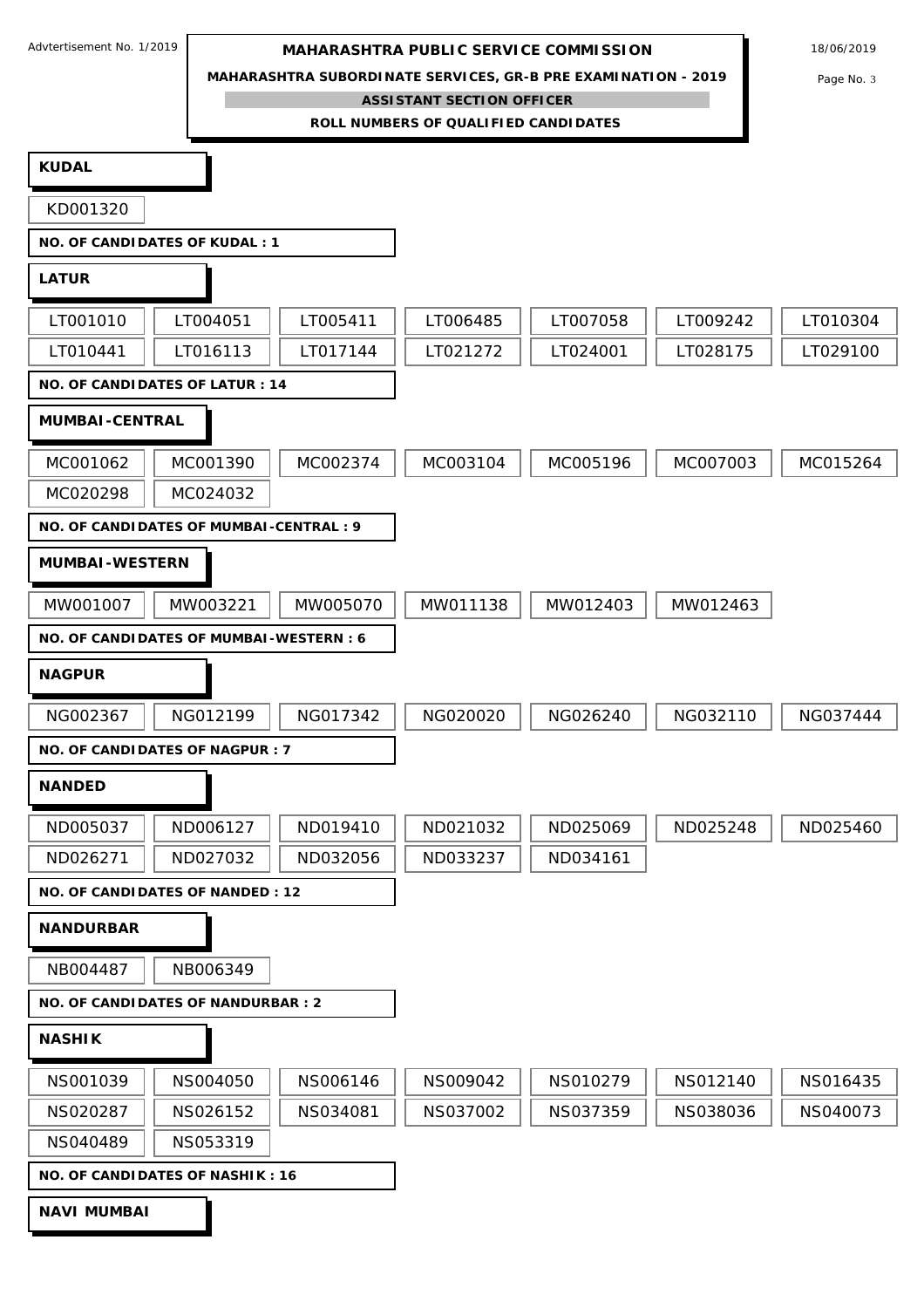**MAHARASHTRA SUBORDINATE SERVICES, GR-B PRE EXAMINATION - 2019** Page No. 4

**ASSISTANT SECTION OFFICER**

**ROLL NUMBERS OF QUALIFIED CANDIDATES** 

| <b>NAVI MUMBAI</b> |                                             |          |          |          |          |          |
|--------------------|---------------------------------------------|----------|----------|----------|----------|----------|
| NM002337           | NM005104                                    | NM007063 | NM010050 | NM010224 | NM013222 | NM016068 |
| NM017322           | NM020134                                    | NM021201 |          |          |          |          |
|                    | <b>NO. OF CANDIDATES OF NAVI MUMBAI: 10</b> |          |          |          |          |          |
| <b>OSMANABAD</b>   |                                             |          |          |          |          |          |
| OS001219           | OS004086                                    | OS006132 | OS007064 | OS009074 | OS010088 | OS012129 |
| OS014332           |                                             |          |          |          |          |          |
|                    | <b>NO. OF CANDIDATES OF OSMANABAD: 8</b>    |          |          |          |          |          |
| <b>PALGHAR</b>     |                                             |          |          |          |          |          |
| PL004007           | PL004190                                    |          |          |          |          |          |
|                    | NO. OF CANDIDATES OF PALGHAR : 2            |          |          |          |          |          |
| <b>PARBHANI</b>    |                                             |          |          |          |          |          |
| PR005049           | PR023063                                    |          |          |          |          |          |
|                    | <b>NO. OF CANDIDATES OF PARBHANI: 2</b>     |          |          |          |          |          |
| <b>PUNE</b>        |                                             |          |          |          |          |          |
| PN001012           | PN001229                                    | PN001341 | PN001359 | PN001478 | PN002181 | PN002266 |
| PN003156           | PN004227                                    | PN005032 | PN005039 | PN005069 | PN005077 | PN005090 |
| PN005286           | PN008106                                    | PN009032 | PN009118 | PN009134 | PN009237 | PN009254 |
| PN010043           | PN010044                                    | PN010131 | PN011139 | PN012113 | PN012176 | PN012278 |
| PN012359           | PN012416                                    | PN014087 | PN014381 | PN014423 | PN014455 | PN017029 |
| PN018123           | PN018196                                    | PN018202 | PN019323 | PN019352 | PN020011 | PN020025 |
| PN020421           | PN020440                                    | PN021254 | PN022050 | PN022210 | PN022309 | PN023167 |
| PN025066           | PN025327                                    | PN025360 | PN027046 | PN027074 | PN027092 | PN027099 |
| PN027445           | PN028136                                    | PN028286 | PN029148 | PN030013 | PN030032 | PN031072 |
| PN031246           | PN031261                                    | PN031326 | PN031331 | PN032380 | PN032499 | PN033014 |
| PN033038           | PN033385                                    | PN034015 | PN034048 | PN034093 | PN034146 | PN034232 |
| PN034404           | PN035024                                    | PN035172 | PN035428 | PN037052 | PN037129 | PN037143 |
| PN037181           | PN037222                                    | PN039046 | PN039118 | PN040293 | PN041240 | PN042009 |
| PN042127           | PN043095                                    | PN043159 | PN043283 | PN045113 | PN045150 | PN045467 |
| PN046162           | PN047039                                    | PN047051 | PN047136 | PN048299 | PN048424 | PN048438 |
| PN050183           | PN051155                                    | PN051222 | PN052010 | PN052017 | PN052051 | PN053035 |
| PN053214           | PN054172                                    | PN054281 | PN055333 | PN055440 | PN056079 | PN056179 |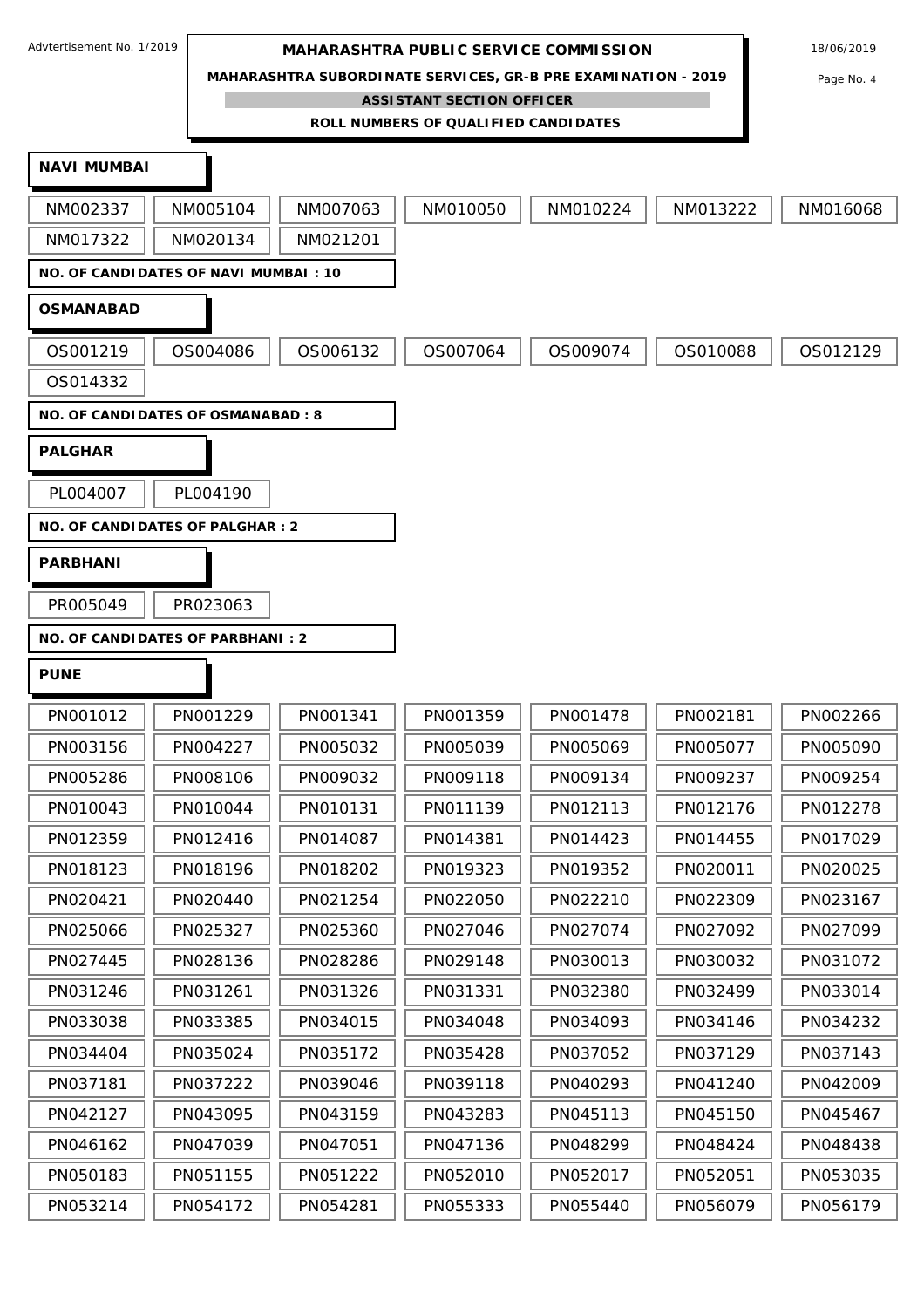**MAHARASHTRA SUBORDINATE SERVICES, GR-B PRE EXAMINATION - 2019** Page No. 5

**ASSISTANT SECTION OFFICER**

**ROLL NUMBERS OF QUALIFIED CANDIDATES** 

| <b>PUNE</b>   |                                   |          |          |          |          |                                              |
|---------------|-----------------------------------|----------|----------|----------|----------|----------------------------------------------|
| PN057021      | PN057034                          | PN057340 | PN058104 | PN058266 | PN058394 | PN058402                                     |
| PN058442      | PN059077                          | PN059353 | PN060011 | PN060032 | PN060038 | PN060108                                     |
| PN060187      | PN060241                          | PN062217 | PN062410 | PN063100 | PN063114 | PN063196                                     |
| PN065243      | PN065299                          | PN065324 | PN065336 | PN067337 | PN067480 | PN069203                                     |
| PN069435      | PN069465                          | PN069469 | PN070186 | PN071321 | PN072179 | PN072374                                     |
| PN072430      | PN073081                          | PN073084 | PN073155 | PN073342 | PN074044 | PN074178                                     |
| PN074263      | PN075031                          | PN076155 | PN076266 | PN076348 | PN077159 | PN078084                                     |
| PN078117      | PN078163                          | PN078261 | PN079060 | PN079133 | PN079269 | PN080350                                     |
| PN081233      | PN083015                          | PN083431 | PN083488 | PN084104 | PN084193 | PN084298                                     |
| PN084361      | PN084500                          | PN085236 | PN086191 | PN087030 | PN087194 | PN088255                                     |
| PN088261      | PN088331                          | PN089061 | PN089153 | PN090105 | PN090293 | PN091059                                     |
| PN091086      | PN091264                          | PN093212 | PN094051 | PN094183 | PN095013 | PN095022                                     |
| PN095217      | PN096297                          | PN096323 | PN096346 | PN098318 | PN098384 | PN098404                                     |
| PN098424      | PN098467                          | PN099138 | PN099170 | PN099474 |          |                                              |
| RATNAGI RI    |                                   |          |          |          |          |                                              |
| RT001104      | RT002341                          |          |          |          |          |                                              |
|               | NO. OF CANDIDATES OF RATNAGIRI: 2 |          |          |          |          |                                              |
| <b>SANGLI</b> |                                   |          |          |          |          |                                              |
| SN001011      | SN001185                          | SN003043 | SN008168 | SN008307 | SN010209 | SN016146                                     |
| SN017009      | SN018171                          | SN019226 | SN019254 | SN020156 | SN020244 |                                              |
| SN023239      |                                   |          |          |          |          |                                              |
|               | SN025054                          | SN032089 | SN033143 | SN034040 | SN034091 |                                              |
| SN035063      | SN038142                          |          |          |          |          |                                              |
|               | NO. OF CANDIDATES OF SANGLI: 23   |          |          |          |          |                                              |
| <b>SATARA</b> |                                   |          |          |          |          | SN021085<br>SN034113                         |
| ST001229      | ST001406                          | ST001477 | ST003087 | ST003145 | ST003491 |                                              |
| ST007369      | ST008056                          | ST008226 | ST011340 | ST011358 | ST012276 |                                              |
| ST012390      | ST013360                          | ST016022 | ST016144 | ST017247 | ST017464 |                                              |
| ST021026      | ST022270                          | ST023325 | ST026101 | ST026108 | ST026199 | ST006491<br>ST012298<br>ST019080<br>ST027081 |

ST034202 | ST035369

**NO. OF CANDIDATES OF SATARA : 37**

| ATARA    |          |          |          |          |          |          |
|----------|----------|----------|----------|----------|----------|----------|
| ST001229 | ST001406 | ST001477 | ST003087 | ST003145 | ST003491 | ST006491 |
| ST007369 | ST008056 | ST008226 | ST011340 | ST011358 | ST012276 | ST012298 |
| ST012390 | ST013360 | ST016022 | ST016144 | ST017247 | ST017464 | ST019080 |
| ST021026 | ST022270 | ST023325 | ST026101 | ST026108 | ST026199 | ST027081 |
| ST027289 | ST029044 | ST029094 | ST031106 | ST032096 | ST033022 | ST033023 |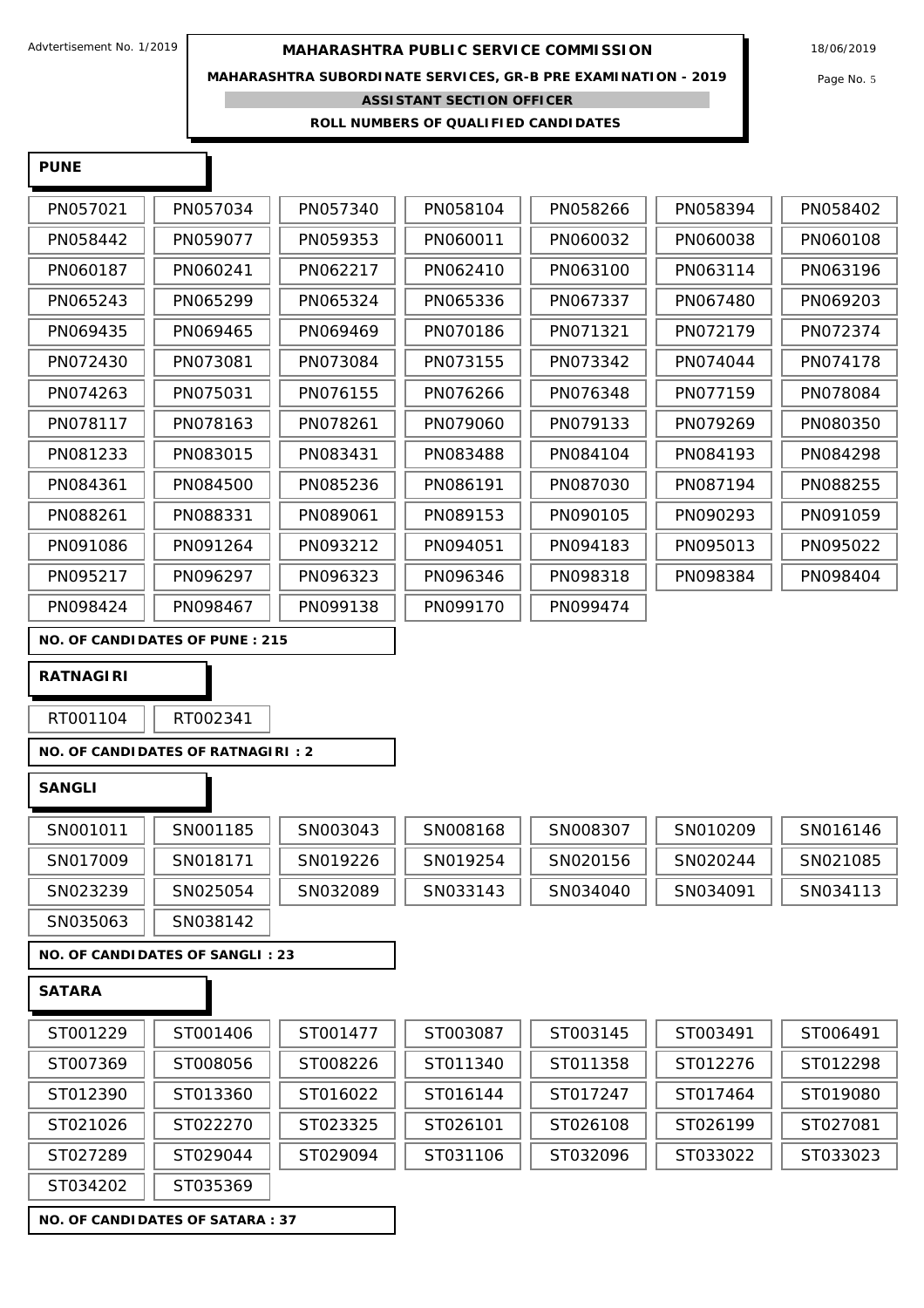**MAHARASHTRA SUBORDINATE SERVICES, GR-B PRE EXAMINATION - 2019** Page No. 6

**ASSISTANT SECTION OFFICER**

**ROLL NUMBERS OF QUALIFIED CANDIDATES** 



टीप-

- १. प्रस्तुत पूर्व परीक्षेसाठी उमेदवारांनी ऑनलाईन पध्दतीने केलेल्या अर्जात दिलेल्या माहितीच्या आधारे, त्यांची पात्रता तपासण्याच्या अटीच्या अधीन राहन, पर्व परीक्षेच्या निकालाआधारे मुख्य परीक्षेस पात्र ठरलेल्या उमेदवारांपैकी विहित कालावधीत मुख्य परीक्षेसाठी अर्ज करणा-या अर्हताप्राप्त उमेदवारांना मुख्य परीक्षेस प्रवेश देण्यात येईल. अशा तपासणीनसार अपात्र ठरणाऱ्या उमेदवारांची उमेदवारी आयोगाकडून कोणत्याही टण्यावर रद्द करण्यात येईल.
- २. मख्य परीक्षेचा संयक्त पेपर क्रमांक १ हा दिनांक २८ जलै. २०१९ रोजी घेण्यात येईल.
- ३. प्रस्तुत निकालाआधारे सहायक कक्ष अधिकारी मुख्य परीक्षेच्या प्रवेशासाठी पात्र ठरलेल्या व अर्जात प्राविण्यप्राप्त खेळाडूचा दावा केलेल्या उमेदवारांनी शालेय शिक्षण व क्रीडा विभागाच्या दि. १ जुलै, २०१६ रोजीच्या शासन निर्णयानुसार व त्यास अनुसरुन प्रसिध्द करण्यात आलेल्या दि. १८ ऑगस्ट, २०१६ रोजीचे शुध्दीपत्रक व दि. ११ मार्च, २०१९ रोजीचे शुध्दीपत्रक व तदुनंतर शासनाने यासंदर्भात वेळोवेळी निर्गमित केलेल्या आदेशानुसार विषयांकित गट-'ब' पदासाठी निश्चित केलेली क्रीडा विषयक अर्हता धारण करित असल्याबाबत, पूर्व परीक्षेचा अर्ज सादर करण्याच्या अंतिम दिनांकाचे म्हणजेच दि. २९ जानेवारी, २०१९ रोजीचे किंवा तद्पूर्वीचे क्रीडा प्रमाणपत्र सादर करणे आवश्यक राहील. तसेच परीक्षेचा अर्ज भरण्याच्या अंतिम दिनांकापूर्वीची संबंधित उपसंचालक, क्रीडा व युवक सेवा यांच्याकडे प्रमाणपत्र पडताळणीसाठी अर्ज सादर करणे व त्यासंदर्भातील पोचपावती सादर करणे बंधनकारक आहे. तसेच अंतिम नियुक्तीपूर्वी खेळाडू उमेदवारांकडे संबंधित उपसंचालक, क्रीडा व युवक सेवा यांनी प्रमाणित केलेला क्रीडा प्रमाणपत्र पडताळणी अहवाल असणे बंधनकारक आहे.